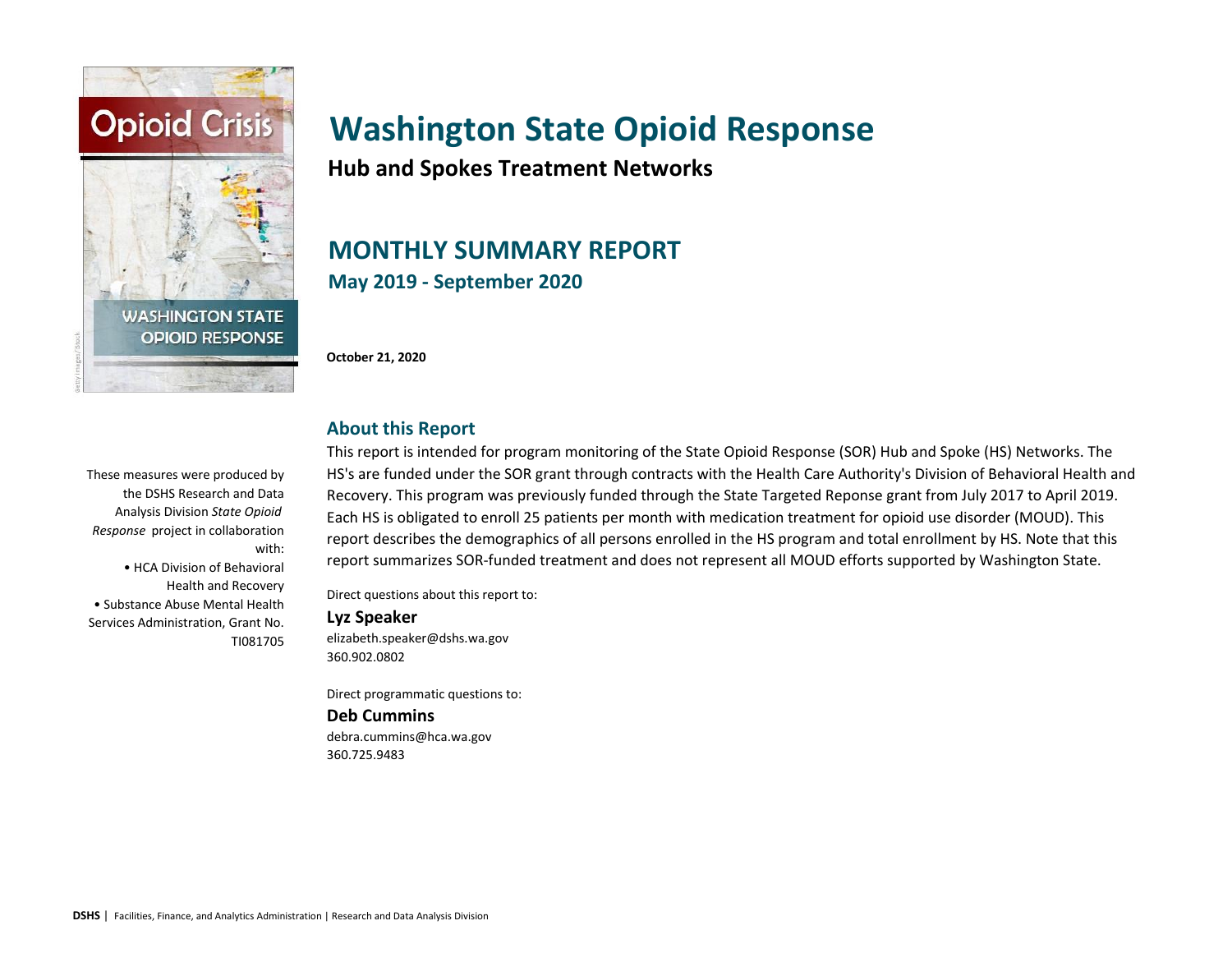

**Hub and Spokes Monthly Summary Report**

**October 21, 2020**

#### **CONTENTS**

PAGE

- **1 Understanding the Report**
- **2 All Site Summary**
- **3 Hub & Spoke Networks**
- 3 Cascade Medical Advantage
- 3 Harborview Medical Center
- 3 Lifeline Connections
- 4 Northwest Integrated Health
- 4 Peninsula Community Health Services
- 4 <sup>l</sup> Valley Cities
- **5 Enrollment Events by Month**





FIGURE 2. **Enrollments Over Time**



# **UNDERSTANDING THE REPORT**

#### Q **What is a Hub and Spoke Network?**

**Hub and Spoke (HS) Networks** were developed to increase medication treatment for opioid use disorder (MOUD) capacity in the State. The networks consist of a leading agency or hub, that can be a primary care clinic, opioid treatment program, or behavioral health agency, and several partnering agencies, or spokes, that either provider MOUD or referrals to the HS agencies for MOUD. The HS Networks collaborate to ensure partnering agencies have resources they need to provide the best care for individuals seeking MOUD. HS networks can offer all FDA-approved MOUD (Buprenorphine, Methadone, and Naltrexone).

#### **DEFINITIONS**

#### **Events**

Total number of MOUD events (episodes) by the HS. Single episodes are marked by receipt of MOUD (buprenorphine, methadone, or naltrexone). Individuals who discharge and return will have more than one event.

#### **•** Clients

Total number of unique clients/patients with an MOUD episode at the HS. Each client is only counted once.

#### l **Discharges**

Discharges are recorded when a client is no longer receiving MOUD from the HS.

#### ● Monthly Target

HS**'**s have a monthly contracted event target. The grey line (Figure 1) shows the HS monthly target (25), and the blue bar displays the number of events in that reporting month (34).

 $\bullet$ **Enrollments Over Time** 

Based on the monthly target, this graph (Figure 2) shows the cumulative events in relation to the target. The grey line is the cumulative target (75) and the blue line is cumulative HS events (116).

#### l **Reported Discharges**

The percent of clients with a reported discharged from the program. Discharges indicate an individual is no longer receiving MOUD through the SOR grant. This is not a retention in treatment measure and relies on clinical reporting.

#### **• Medication at Induction**

For all events, the type of MOUD initially prescribed.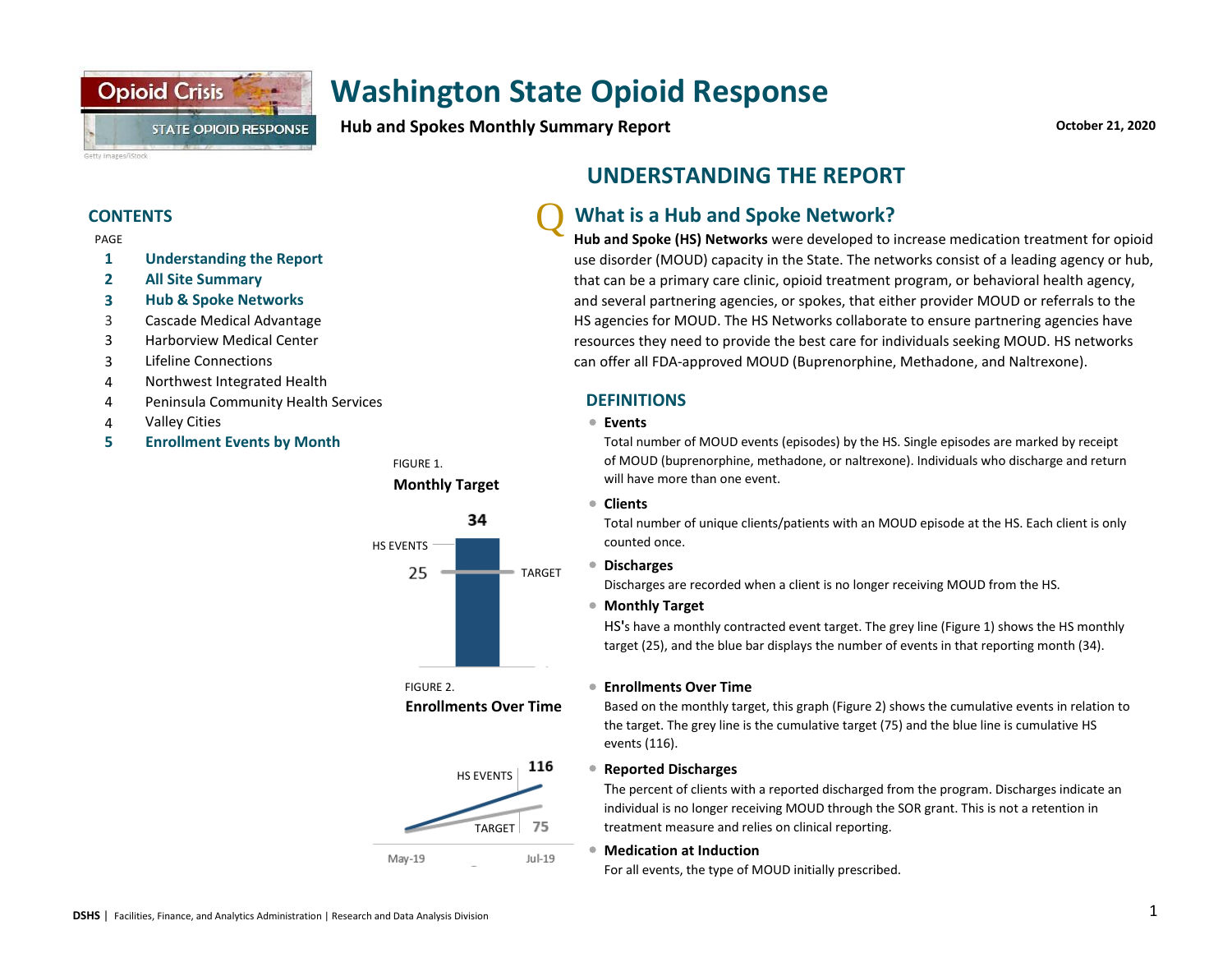

**Hub and Spokes Monthly Summary Report**

# **ALL SITE SUMMARY**

### **TOTAL COUNTS**

| 5,262 | <b>FVENTS</b>     |
|-------|-------------------|
| 4,746 | <b>CLIENTS</b>    |
| 2,747 | <b>DISCHARGES</b> |



#### **Enrollments Towards 5 Month Target** (Month 5 of 5)



### **Client Demographics**



Note: 8 patients missing Gender; 10 patients under 18 or missing age; 244 patients missing Race/Ethnicity.



#### **DSHS** | Facilities, Finance, and Analytics Administration | Research and Data Analysis Division 2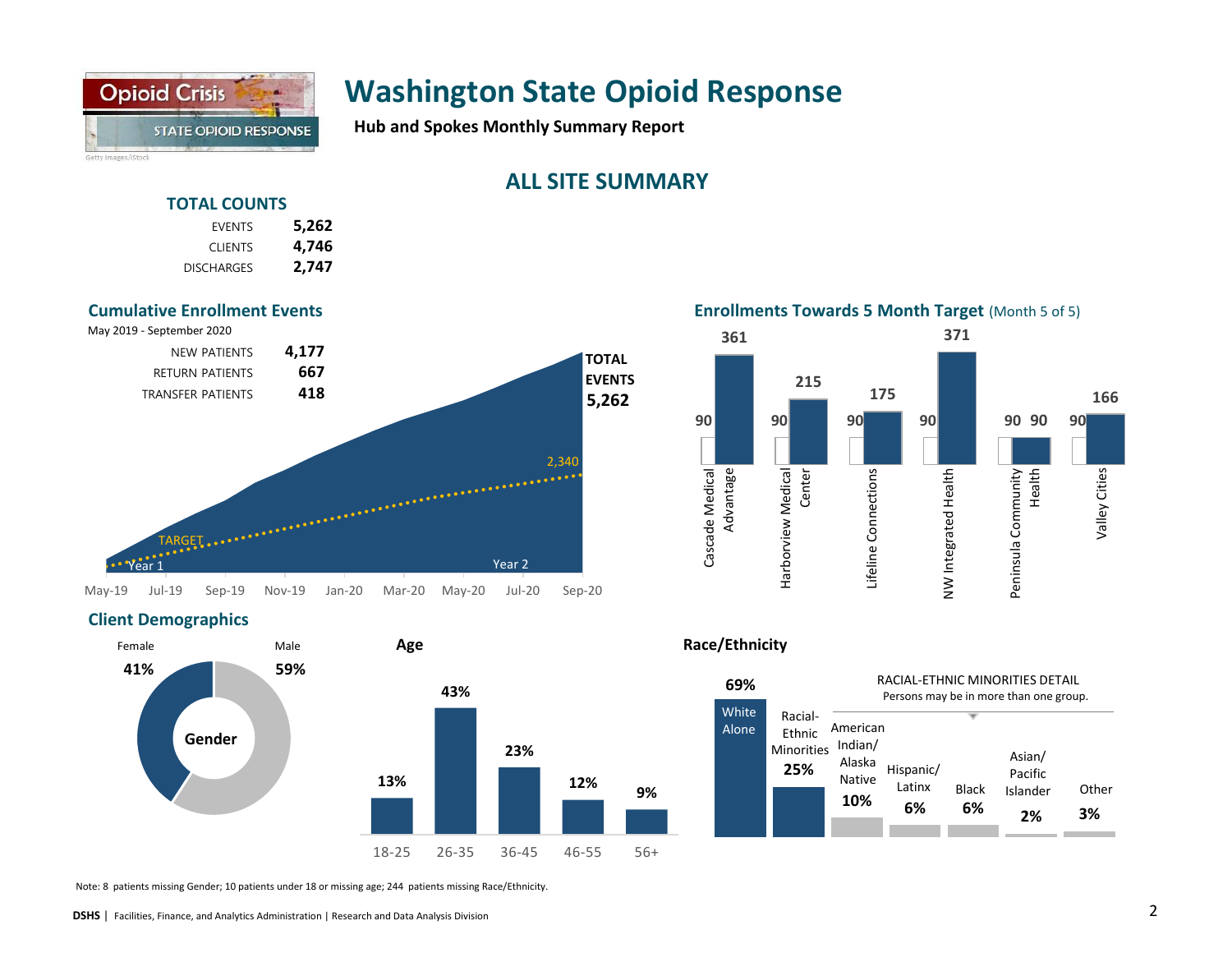

Hub and Spokes Monthly Summary Report **Container and Spokes 21, 2020** 

# **HUB & SPOKE NETWORKS**

### **Cascade Medical Advantage**



### **Harborview Medical Center**



### **Lifeline Connections**

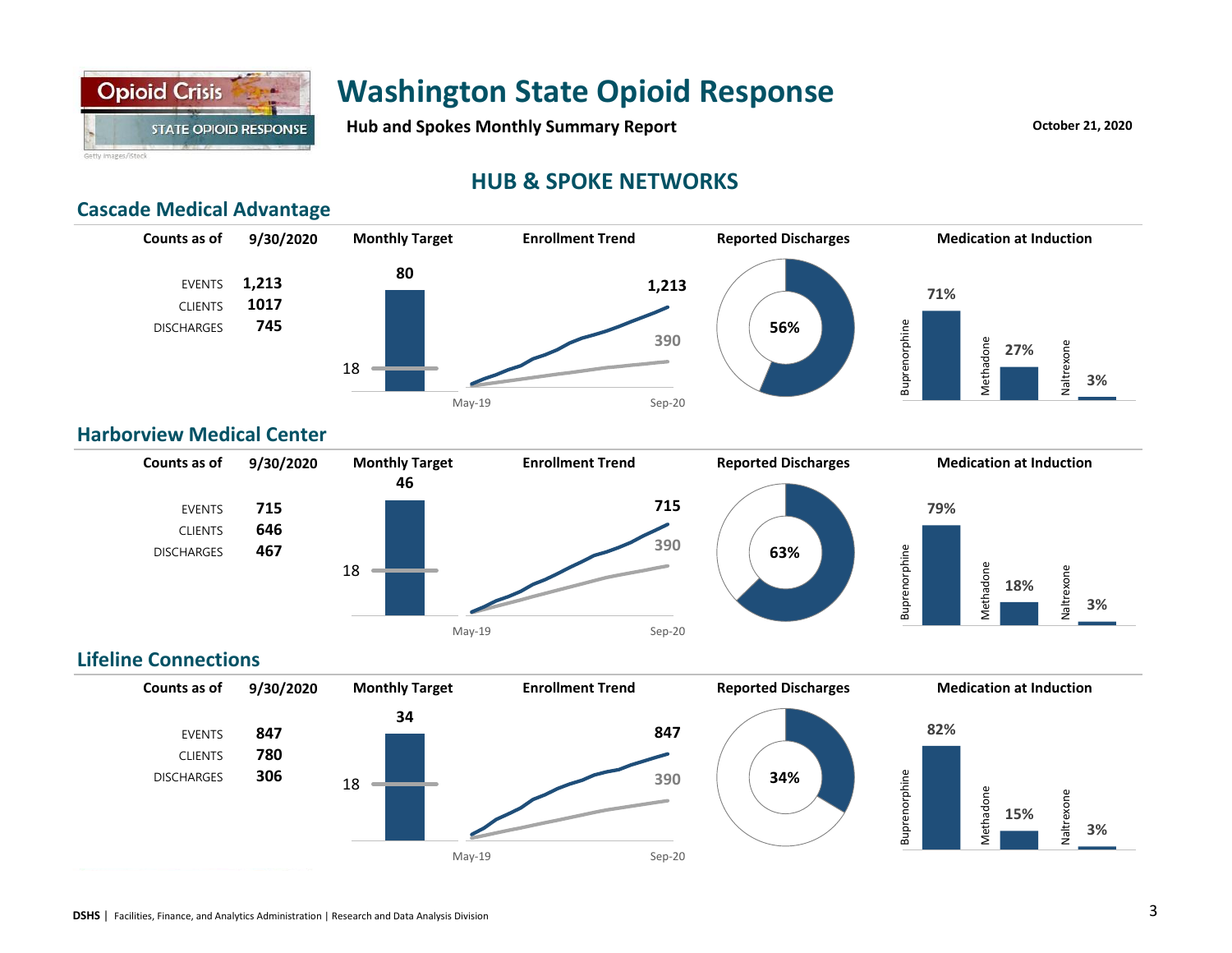

Hub and Spokes Monthly Summary Report **Container and Spokes 21, 2020** 

Getty Images/iStock

# **HUB & SPOKE NETWORKS**

## **Northwest Integrated Health**



### **Peninsula Community Health Services**



### **Valley Cities**